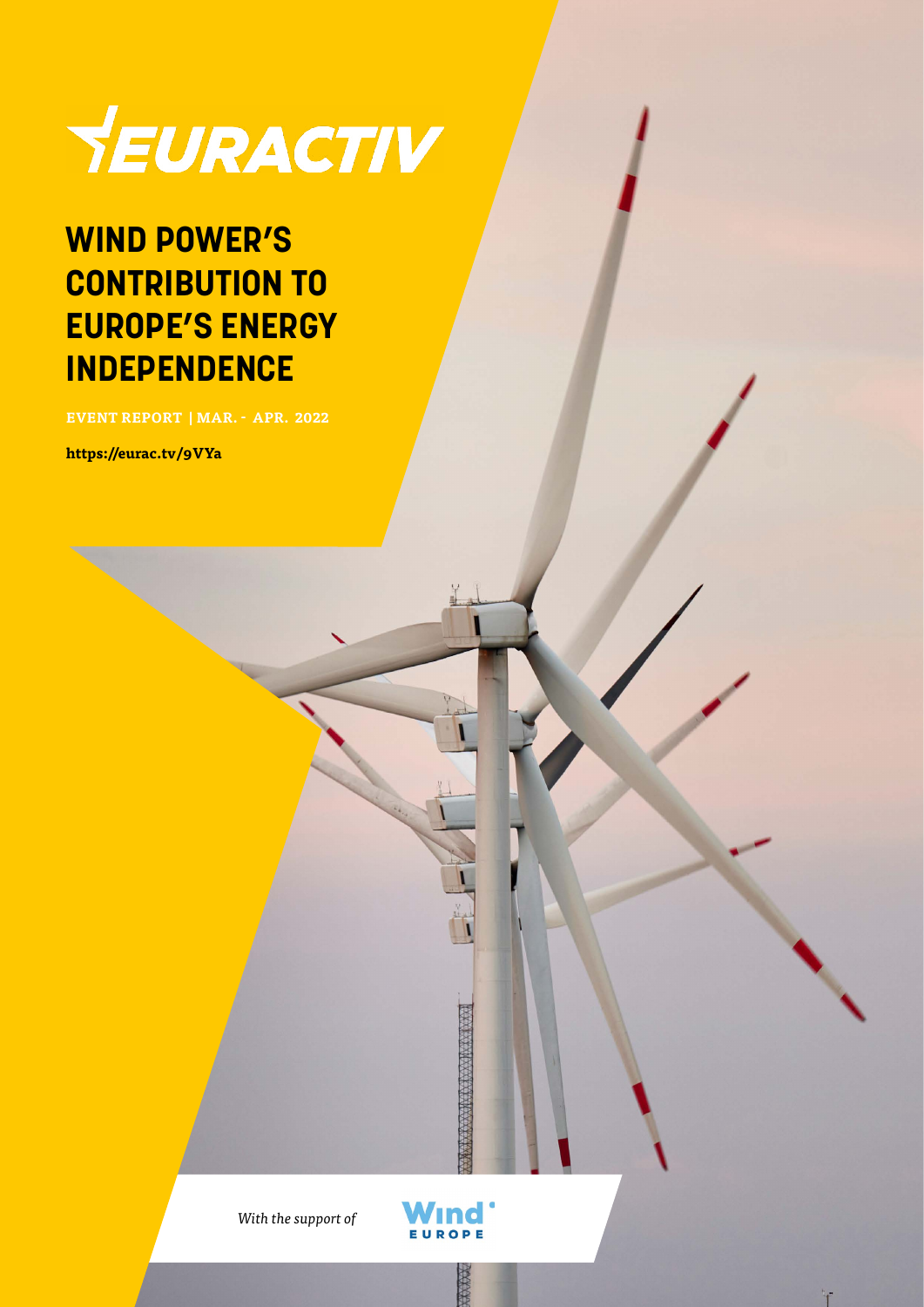

### **WIND POWER'S CONTRIBUTION TO EUROPE'S ENERGY INDEPENDENCE**

**EVENT REPORT** 

**https://eurac.tv/9VYa**

*As Europe looks to break away from its dependence on Russian fossil fuels, renewable energy, like wind power, could be part of the answer. EU countries are keen to increase their renewable energy capacity.*

*However, slow permitting procedures and issues in the industry's supply chain could cause problems as Europe looks to increase its fleet of wind turbines.*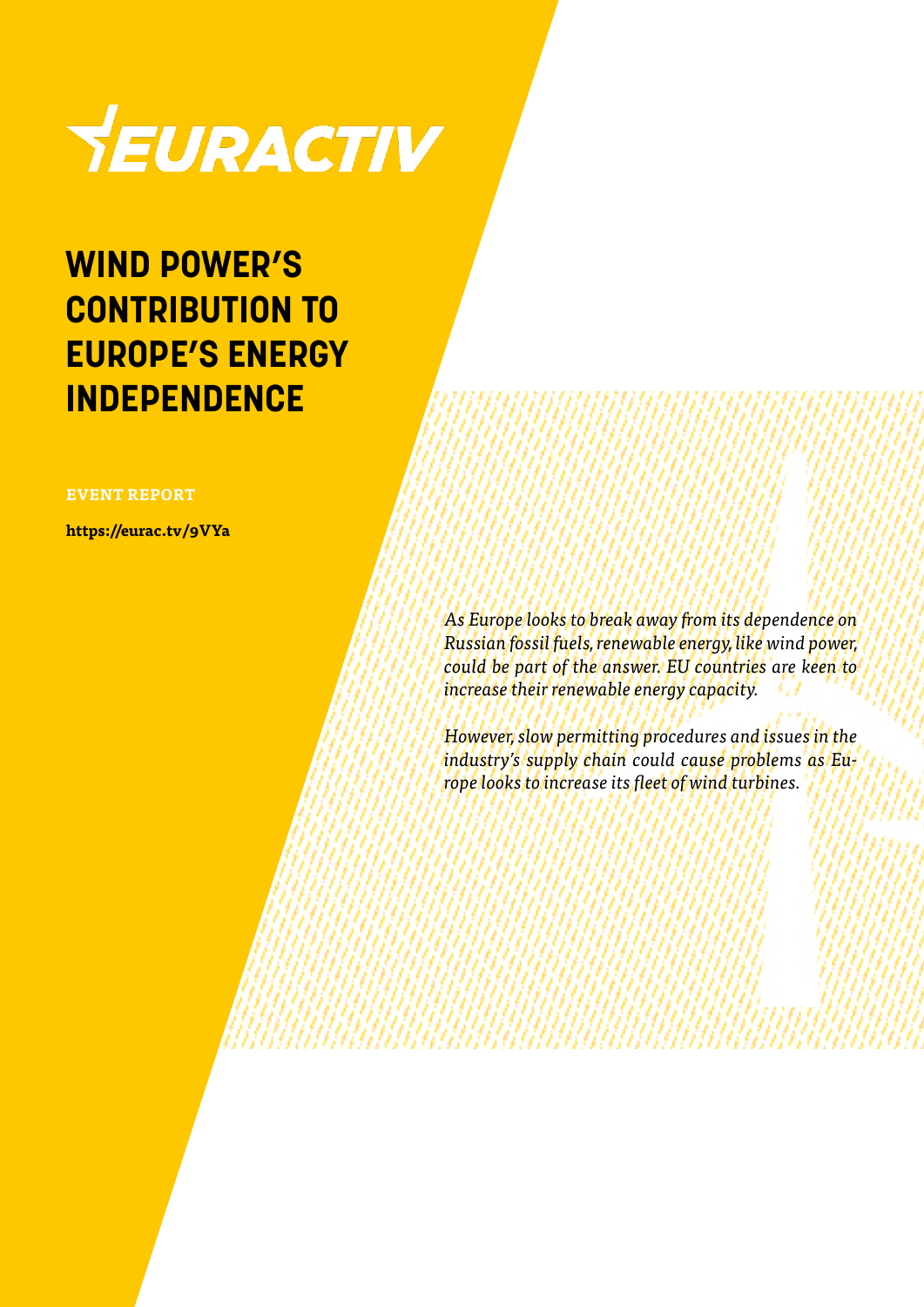### **Contents**

Securing its supply of raw materials: the wind industry's next challenge

Permitting and supply chain issues must be tackled to boost wind sector, says industry

> REPowerEU: This is where wind energy gets serious

**4**

**7**

**11**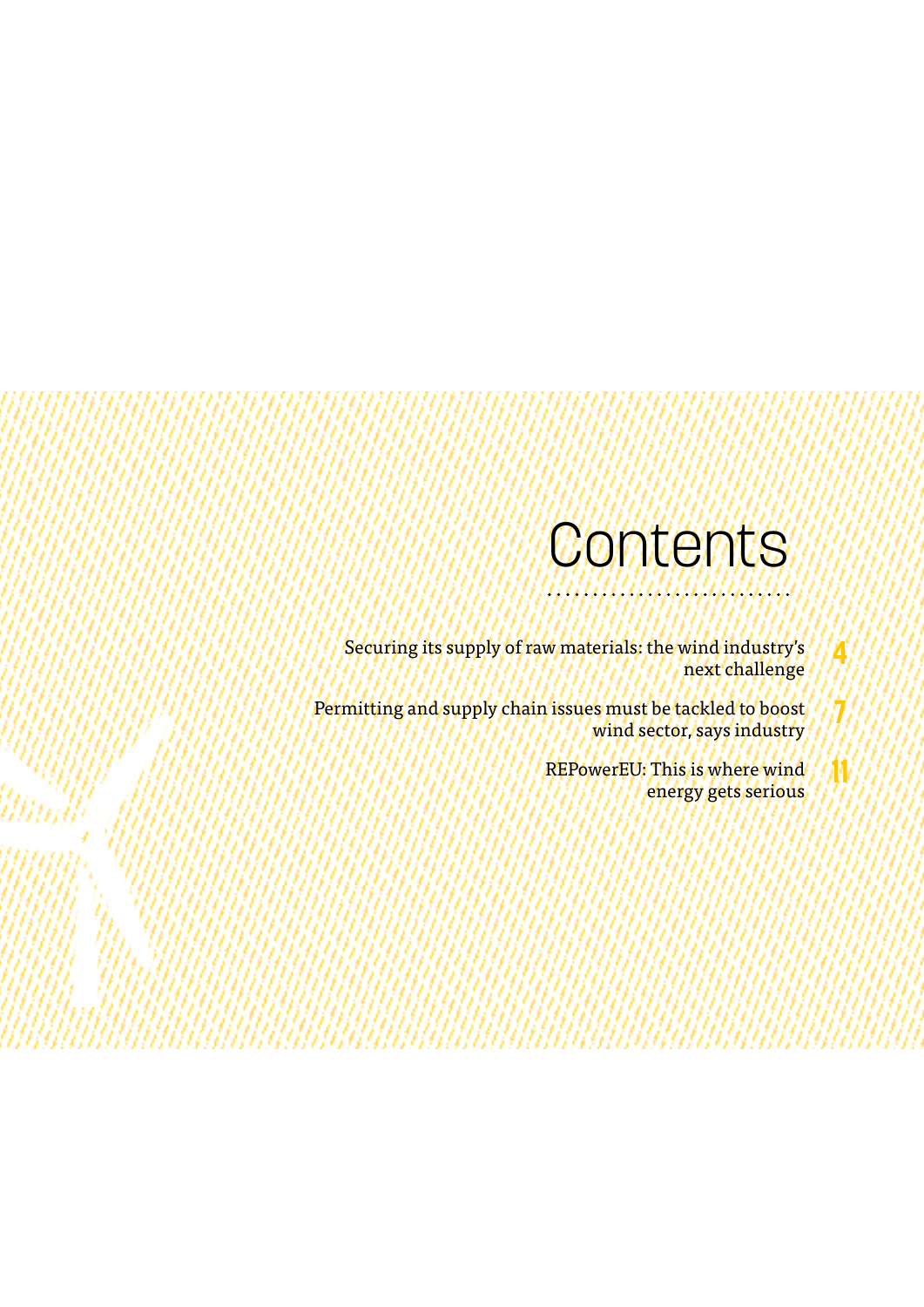## Securing its supply of raw materials: the wind industry's next challenge

### *B y K i r a Ta y l o r | E U R A C T I V. c o m*



free from Russian fossil fuels, but the industry is warning about high prices in the supply chain [Steppinstars / Pixabay]

Turope's wind power industry<br>
faces a new challenge as while<br>
the EU wants to build up its<br>
normally any manusipal and faces a new challenge as while I the EU wants to build up its renewable energy capacity and break free from Russian fossil fuels, problems in the industry's supply chain could hamper that.

The outbreak of war in Ukraine and the ongoing energy crisis have forced Europe to reassess its reliance on fossil

fuels, particularly from Russia.

While increasing the EU's renewable energy capacity seems an obvious solution, high prices and uncertainty in the supply chain are a growing concern for the wind industry, which often puts in bids for projects several years before development.

Renewables, particularly wind

power, can play a crucial role in providing energy security in Europe, Sven Utermöhlen, the CEO of offshore wind at RWE renewables, told EURACTIV.

"The challenge is that, at least in the short to medium term, the war has led to disruptions in the supply chain and those increased raw material prices. That obviously makes the faster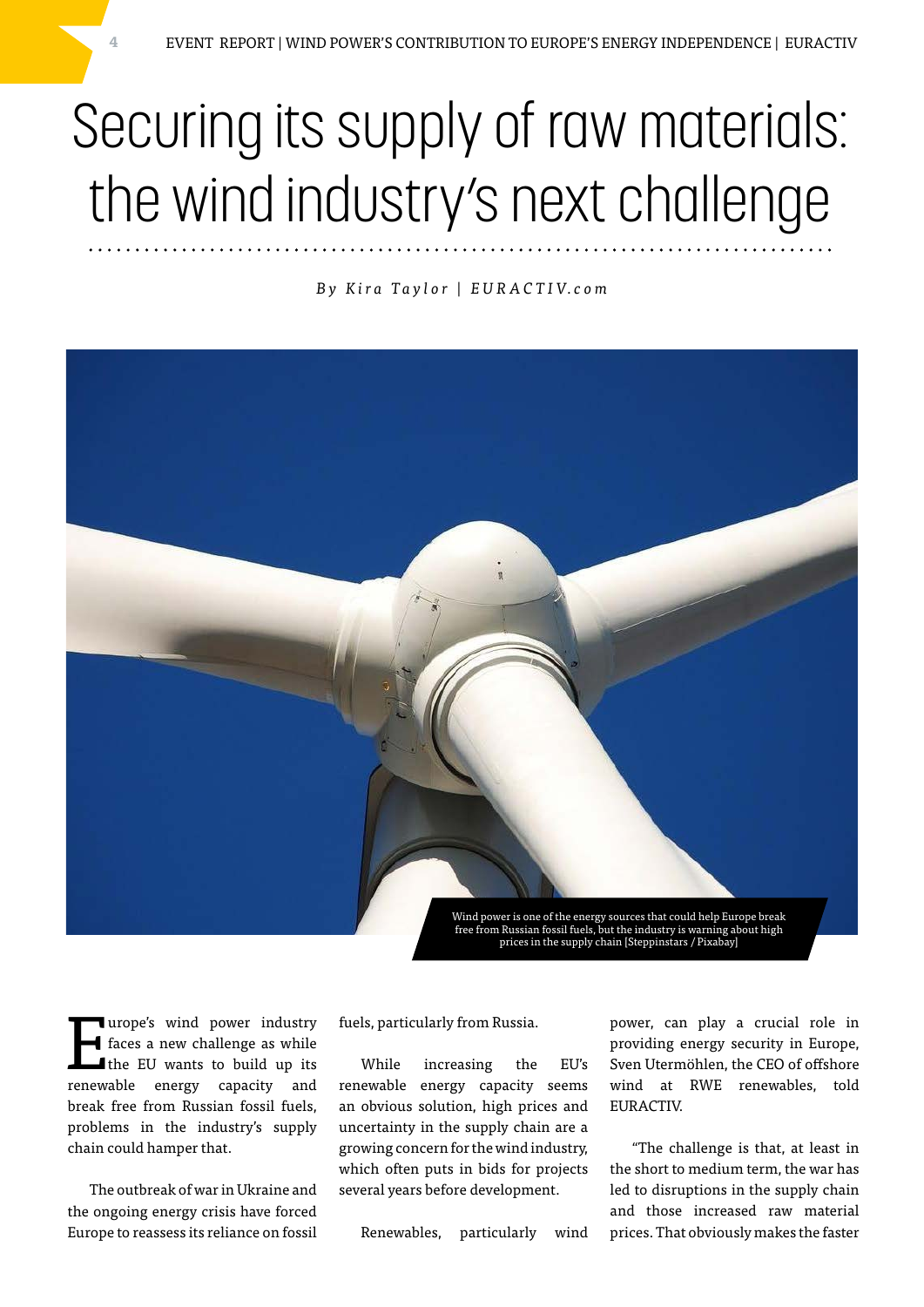delivery of even more renewables capacity an even greater challenge," he said.

#### **SOARING PRICES**

Over the last few weeks, the price of certain materials used in wind turbines, like steel, aluminium and nickel, has shot up.

"Prices are significantly higher at the moment – the raw material prices in particular and the price of certain components, such as cast iron parts – and price predictions have become significantly more uncertain," Utermöhlen told EURACTIV.

"At this time, it is very difficult for companies in the supply chain to predict where prices will go, which means that, if they are asked to make offers for delivery in four or five years from now, it's very difficult to predict their costs," he added.

Russia and Ukraine are major steel producers, which make up the bulk of a wind turbine, but since the war, imports of finished steel into the EU have dropped by a fifth.

Alongside this, the price of hotrolled coil steel has increased by 40%. Steelmakers in Spain, such as ArcelorMittal and stainless steel producer Acerinox, have reduced their production, while Germany's Lech-Stahlwerke has stopped output completely.

Aluminium is less relevant for the wind industry but is still used for several components, including rotors and cabling. Again, there are visible price increases in the supply chain.

Russia is also the leading global supplier of nickel, another essential component of wind turbines.

"Our competitive position depends on the affordable raw material prices and a stable supply chain. Currently, like many other industries, we're confronted with high steel and other raw material costs," said Jochen Eickholt, the CEO of Siemens Gamesa Renewable Energy, at the opening of WindEurope's conference last week.

### **A NEW GEOPOLITICAL REALITY**

Even before the invasion of Ukraine, there were security concerns about the supply of raw materials needed for the energy transition.

As the world looks to transition away from fossil fuels, there is increasing demand for resources like nickel, cobalt, copper, lithium and rare earths used to make renewable energy technology, like wind turbines and electric vehicles.

As a result of the massive deployment of wind and solar technology needed to meet future energy demands, the consumption of such materials is expected to increase "drastically" in the coming decades, according to a [report published by](https://eitrawmaterials.eu/wp-content/uploads/2020/04/rms_for_wind_and_solar_published_v2.pdf) [the European Commission in 2020.](https://eitrawmaterials.eu/wp-content/uploads/2020/04/rms_for_wind_and_solar_published_v2.pdf)

"The EU's transition to green energy technologies, according to the current decarbonisation scenarios, could be endangered by weaknesses in future supply security for several materials," it warns.

The high demand for these materials marks a change in geopolitics from a focus on hydrocarbons to a focus on transition materials, said Samuel Leupold, the chairman of Wind Energy at Macquarie Green Investment Group, at the WindEurope conference.

"The world is increasingly going to be, from a geopolitical perspective, distinguished between the haves and the have nots in transition materials,"

he told attendees.

[Ukraine is a resource-rich](https://eng.minerals-ua.info/wp-content/uploads/sites/2/2017/06/metallogenic.jpg)  [country](https://eng.minerals-ua.info/wp-content/uploads/sites/2/2017/06/metallogenic.jpg), with deposits of rare earths used in wind turbine generators and lithium, a critical raw material used in batteries. There is a cluster of lithium reserves in the country, close to Mariupol, one of the areas where the fighting has been most intense.

"This may not be the main reason for the invasion, but undoubtedly Ukraine's mineral wealth is one of the reasons why this country is so important to Russia," [said Rod](https://www.renewablematter.eu/articles/article/ukraine-all-lithium-reserves-and-mineral-resources-in-war-zones)  [Schoonover, former director of the](https://www.renewablematter.eu/articles/article/ukraine-all-lithium-reserves-and-mineral-resources-in-war-zones)  [Environment and Natural Resources](https://www.renewablematter.eu/articles/article/ukraine-all-lithium-reserves-and-mineral-resources-in-war-zones)  [Section of the U.S. National](https://www.renewablematter.eu/articles/article/ukraine-all-lithium-reserves-and-mineral-resources-in-war-zones)  [Intelligence Council.](https://www.renewablematter.eu/articles/article/ukraine-all-lithium-reserves-and-mineral-resources-in-war-zones)

### **EUROPE AMONG THE HAVE NOTS**

While no country has a concentration of all the raw materials needed for the energy transition, resources are concentrated in only a few, some of which have governance issues, risking the security of supply and environmental and social problems.

China dominates the market. It is a leading producer, refiner and user of the majority of transition materials, including rare earths, of which it has a 60% market share. Meanwhile, the Democratic Republic of Congo has around a 70% market share in cobalt, and Chile has just under a 30% market share in copper.

In contrast, the EU is mainly dependent on imports for many raw materials and, in some cases, is exposed to vulnerabilities in its supply, [warned the European](https://eitrawmaterials.eu/wp-content/uploads/2020/04/rms_for_wind_and_solar_published_v2.pdf)  [Commission](https://eitrawmaterials.eu/wp-content/uploads/2020/04/rms_for_wind_and_solar_published_v2.pdf).

"The EU's dependency on China is certainly a risk factor, and one which needs to be seriously taken into account when planning the future of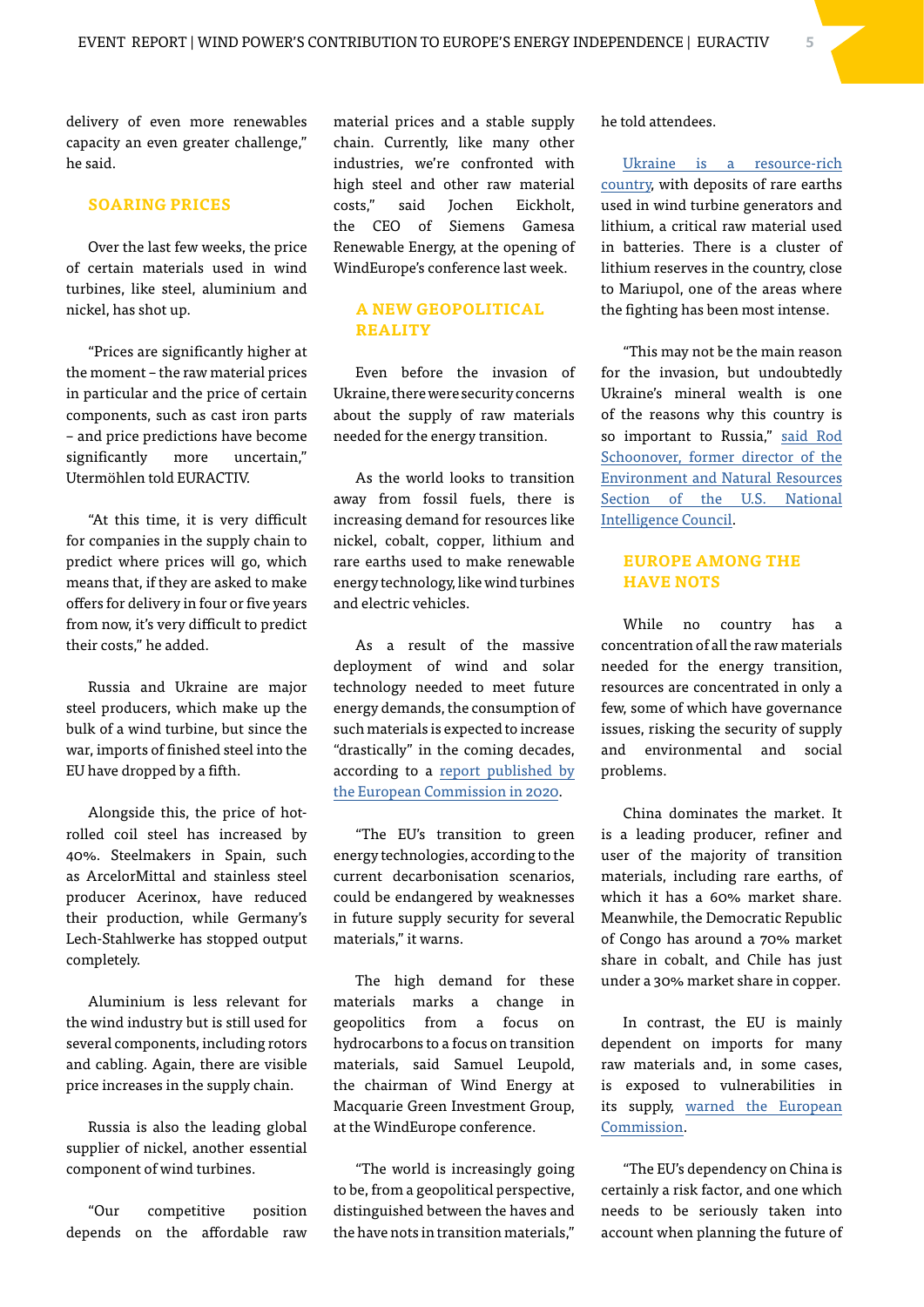renewables in Europe and working towards the long-term climateneutral goals," its report adds.

### **PREPARING FOR AN UNCERTAIN FUTURE**

There is no easy solution to the wind industry's supply chain woes. According to Utermöhlen, they are unlikely to disappear with the end of the war in Ukraine because the infrastructure will be damaged, and sanctions against Russia are unlikely to be lifted quickly.

The issues will remain for the medium-term, he warned. Because of this, he called on governments to look at how this uncertainty is reflected in their auctions for wind projects rather than putting the burden on the industry.

"We need to think about mechanisms that allow us to take investment decisions, even though those cost uncertainties are much

higher now," explained Utermöhlen.

Investment and stimuli are also needed to expand the supply chain and grow an industrial base in Europe, he told EURACTIV.

In 2018, the wind industry body WindEurope called for research and innovation into substitutes for rare earths and more support for research into recycling these. It added that there should also be an improvement in trade policy to balance China's market power.

In Brussels, the European Commission is monitoring the disruptions and working on a request made by EU leaders at the end of March to reduce strategic dependencies in sensitive areas like critical raw materials.

The EU executive is also helping the industry identify alternative sources of raw materials and is negotiating partnerships with resource-rich countries, including one already established with Canada and others under negotiation with countries in Africa and the EU neighbourhood.

Alongside this, the European Raw Material Alliance has suggested a pipeline of projects to boost domestic production and international cooperation. If all of these were to be implemented, by 2030, over half of the EU's annually installed wind capacity could rely on EU-made rare earth magnets, and 20% of the EU's nickel demand could be sourced domestically.

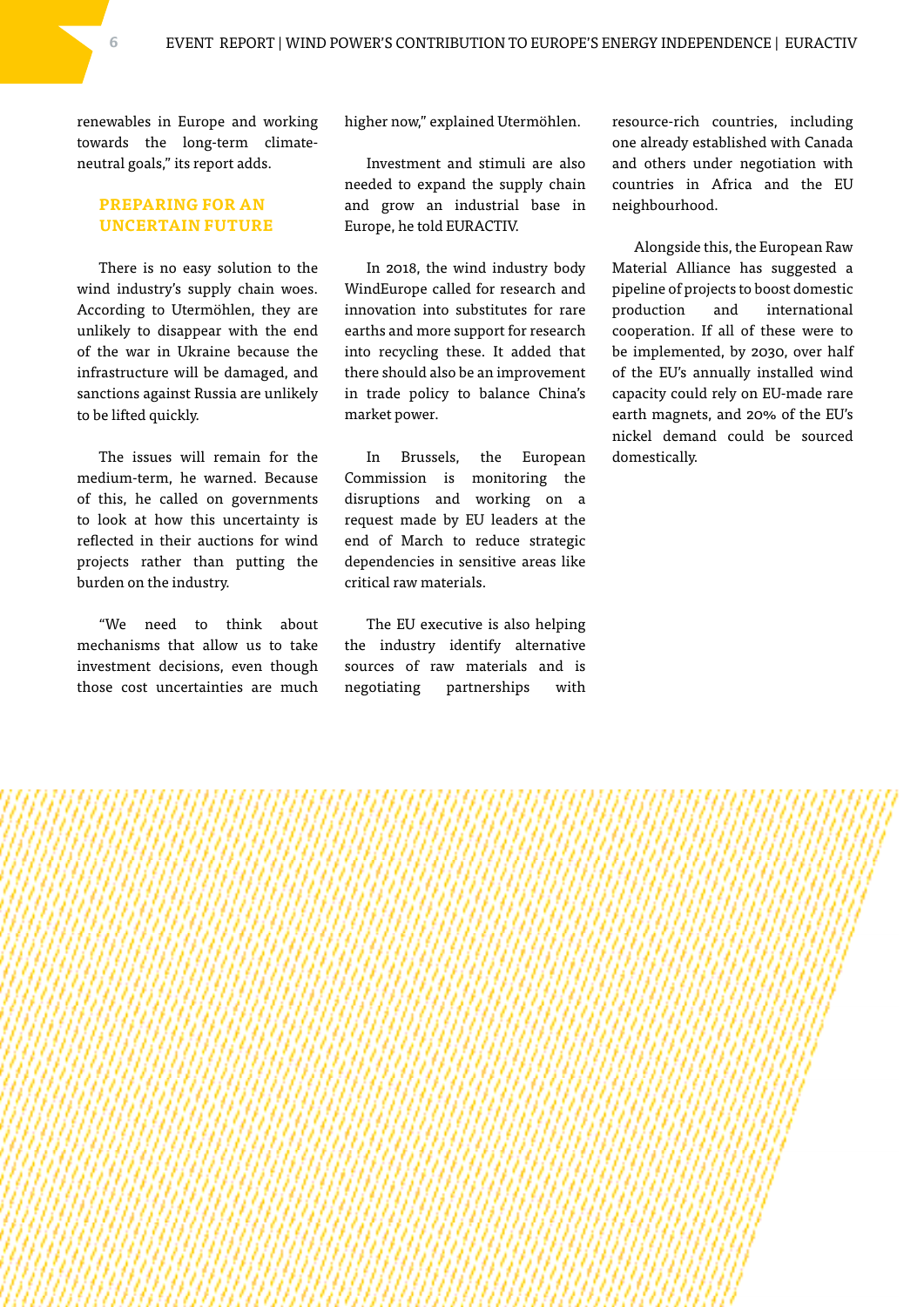#### INTERVIEW

## Permitting and supply chain issues must be tackled to boost wind sector, says industry

*B y K i r a Ta y l o r | E U R A C T I V. c o m*



solar. If you look at the potential for renewable energy across Europe, then probably wind energy has the single largest role," said Sven Utermöhlen, chair of WindEurope and CEO of offshore wind at RWE [David Plas Photography / WindEurope]

This article is available in [French](https://www.euractiv.fr/section/energie/interview/eolien-des-problemes-a-resoudre-pour-stimuler-le-secteur/?_ga=2.209112852.724036938.1649664277-1399841842.1643883858).

W role in helping Europe<br>break away from Russian<br>foosil fizels and increase its consumer role in helping Europe break away from Russian fossil fuels and increase its energy independence, but slow permitting and strains on the supply chain need to be tackled if Europe wants a fast rollout of wind power, according to Sven Utermöhlen.

*Sven Utermöhlen is the CEO of offshore wind at RWE Renewables. He spoke to EURACTIV's Kira Taylor during the WindEurope conference in Bilbao.*

*The European Commission aims for at least 60 gigawatts (GW) of offshore wind production by 2030. What are RWE's plans to increase offshore capacity in Europe? How much investment are you putting in, and* 

### *when do you expect those investments to start generating electricity?*

We are investing €50 billion gross in our core business by 2030 – that is €50 billion for climate protection. Offshore wind is one of our focal points in our growth strategy: by 2030, we intend to triple our pro-rata offshore wind capacity from 2.4 GW to 8 GW worldwide.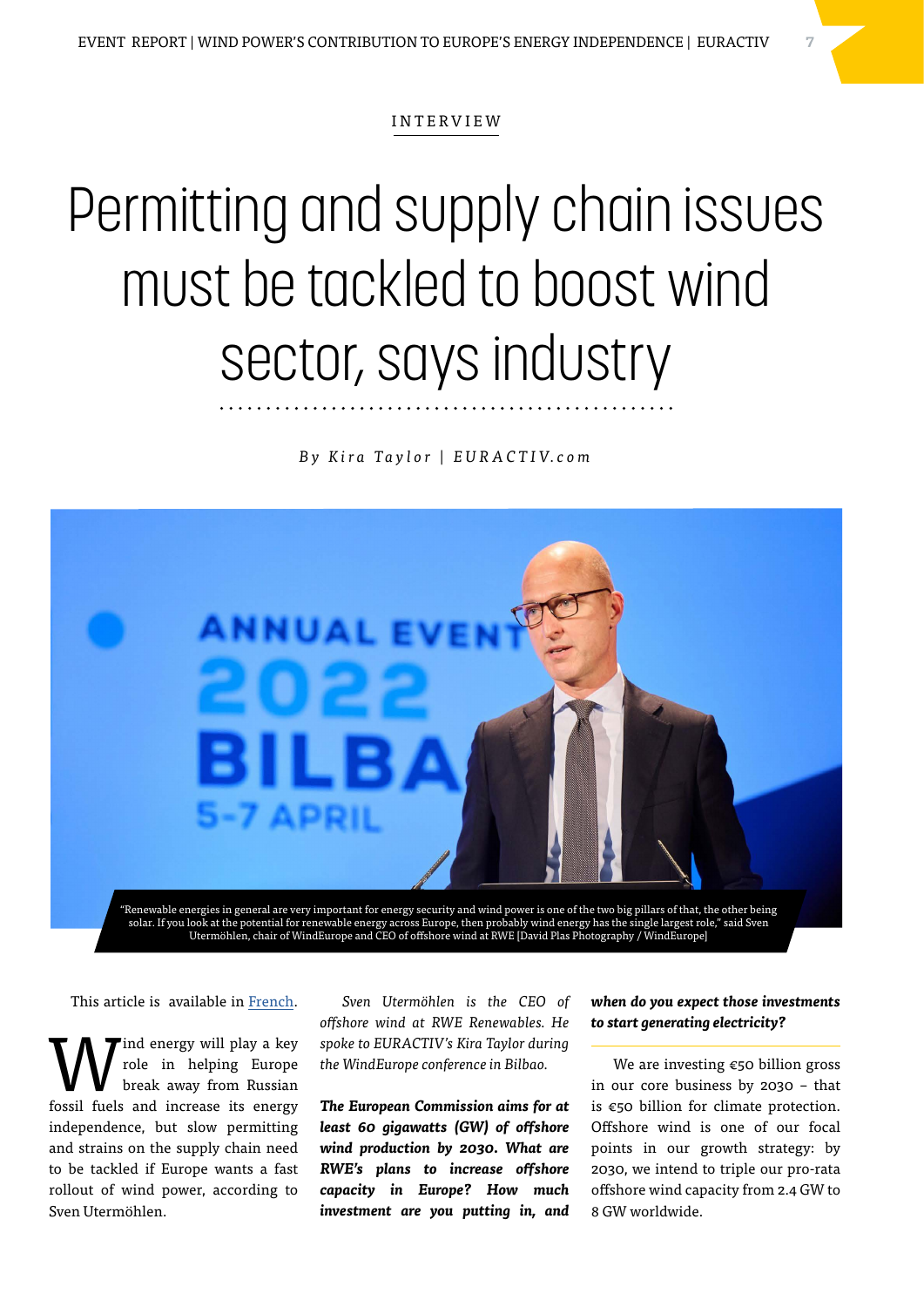We will be announcing the completion of our Triton Knoll Offshore wind farm in the UK soon, and we have recently started the offshore construction works for Kaskasi, off the German coast. These offshore wind farms will have a total installed capacity of 1,200 MW. In addition, we are progressing with the 1.4 GW Sofia Offshore Wind Farm in the UK.

We are also driving a global offshore wind development pipeline of 10 GW with secured offshore rights. For example, the 1,000 MW project Thor in Denmark or FEW Baltic II in Poland.

Our offshore development activities are focused on North America, the Asia Pacific region and especially attractive markets in Europe.

The European Union and the member states are increasing their own national targets and providing further growth opportunities. Countries like Germany, the UK and the Netherlands have raised their offshore targets and will also raise their auction volumes. I understand Belgium and Ireland are talking about that as well.

All this will provide further growth opportunities, and that means that we will also expand our renewables pipeline and, particularly, our offshore wind business further.

*In total, the EU aims for 40% of its energy mix to be provided by renewables by 2030 – the European Parliament even wants to aim even higher, at 45%. What support is needed in terms of policy from the EU and national governments to achieve these targets?*

What is vitally important is

that mechanisms are being put in place that continues to stimulate investments. Especially in the current situation with the war in Ukraine, there are stresses and strains on the supply chain and raw material prices. How to reflect that in policy and auction regimes to ensure the investment signals remain in place needs to be considered going forward.

Generally speaking, it is essential that, firstly, the auctions happen fast because the lead times are relatively long in offshore wind. With the lead times in offshore wind usually being somewhere between five and 10 years, those additional volumes need to be auctioned in the next two to three years at the latest, or none of those additional volumes will be in operation by 2030.

Then there is another very important aspect: auction designs and regimes should not only be based upon financial or price criteria, but they should also consider qualitative criteria, such as sustainability, the capability of the players, their ability to deliver on these projects, and their contribution to the European economy. This is crucial to make sure that the projects will be delivered. The one thing we see in a critical light would be negative price components, especially if they are uncapped. This will lead to price increases on the consumer side.

Let's have a deeper look into the latest developments in Germany. The German government's so-called "Easter Package" is another step towards a faster energy transition. Significantly higher expansion targets for onshore and offshore wind power as well as for photovoltaics, more speed in grid expansion and a new, high priority for renewable energies: the German federal government is thus continuing what it announced in the coalition agreement.

But there need to be improvements when it comes to the conditions of offshore expansion. In particular, the planned negative bidding component would simply increase the cost of green power for industrial consumers – the opposite of what we need. And also, the "Contract for Difference" route for pre-surveyed areas without inflation indexation and restrictive bid ceilings will clash with currently unpredictable cost development in the area of raw materials.

In addition, according to the current status, green electricity from pre-surveyed areas for offshore wind farms cannot be marketed to the industry because it remains trapped in the "Contract for Difference" system. Large quantities of green electricity would then not be available to industry at all.

A closer look at other best practice models within Europe could be helpful. Decarbonisation of the industry is one of the biggest challenges on our way to reaching the European climate targets and making the energy transition happen. Offshore wind power should play a central role in this.

*During this conference, we heard a lot of concerns about the supply chain. What are you looking for from the European Union and national governments to fix this?*

The wind industry is determined to deliver, even in challenging times. But we need the right government policies more than ever.

Prices are significantly higher at the moment – the raw material prices in particular and the price of certain components, such as cast iron parts – and price predictions have become significantly more uncertain. At this time, it is very difficult for companies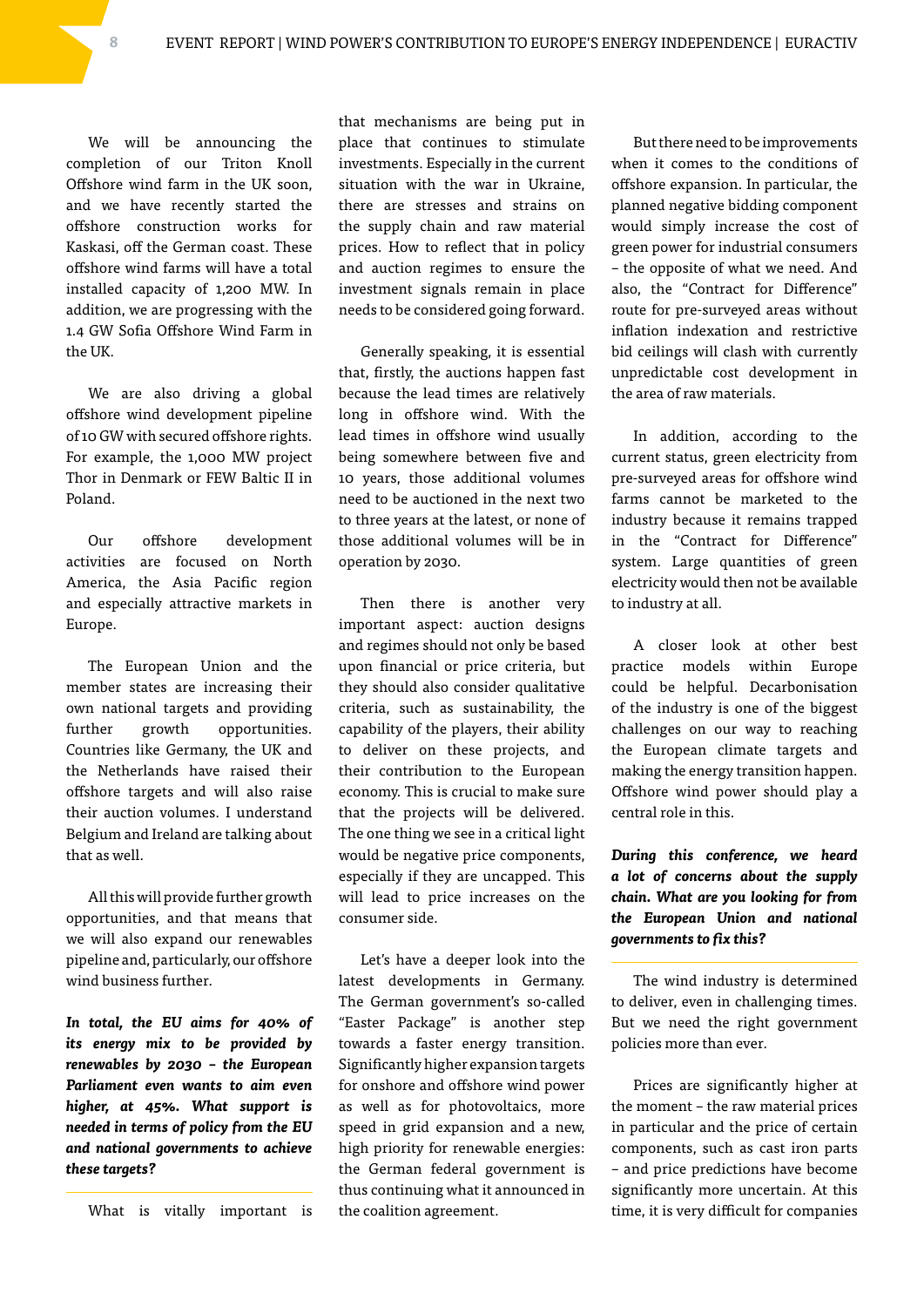in the supply chain to predict where prices will go, which means that if they are asked to make offers for delivery in four or five years from now, it's very difficult to predict their costs.

So governments need to look at how that uncertainty on the cost side can be reflected in auction systems and potentially on the revenue side because simply putting the risk on developers also won't work. We need to think about mechanisms that allow us to take investment decisions, even though those cost uncertainties are much higher now. And we definitely need to look at this as a medium-term topic – it's not going to be a short term issue.

Regarding the supply chain, it needs to expand. It needed to do so beforehand, even without the Ukraine war, to deliver the much bigger volumes of wind that we want to deliver. And it probably needs to grow even further now because of the disruptions due to the war in Ukraine. What the supply chain needs are investment and stimuli to expand the industrial base in Europe.

### *Aside from these concerns, what are the biggest challenges facing your industry at the moment, and what solutions are you looking for?*

Ensuring the security of supply and diversifying energy supplies are the top priorities – particularly through the expansion of renewables. To accelerate the build-out of wind energy, key decisions need to be made now.

For onshore wind, the permitting challenges are very severe – across most countries. The timelines for permitting need to be shortened significantly, and some of the frameworks can certainly also be simplified – the new German

government has just published proposals to simplify permitting for onshore wind. Several of their proposals sound very promising. Similar measures need to be taken across Europe to simplify permitting processes for onshore wind. Of course, this also has to do with raising local acceptance. We as an industry need to work hand in hand with the local communities and municipalities in which we operate.

For offshore wind, local acceptance from people living nearby is not the issue. But we do have challenges with regard to permitting due to the ambitious build-out plans. We need to intensify dialogue with stakeholders for the same or adjacent offshore areas. That includes the topic of nature protection and the coexistence between offshore wind and other users of the sea, like fisheries or shipping.

On the one hand, we need to clarify and simplify some of the rules and procedures to ensure shorter timeframes for environmental impact assessments and consultation with the various stakeholders. We also need to have a dialogue around the very positive effects of offshore wind on the environment. For example, some studies show that, where offshore wind farms are in operation, after only a very few years, the population of certain marine species increases in the vicinity of these wind farms.

### *What has been the impact of the war in Ukraine on the rollout of renewables? There is concern about how it might impact the industry, but there is also more of a push for renewable energy. What's your take?*

There is an even louder call for a faster and bigger rollout of renewables because the topic of security of energy supply and

independence has taken on such a significant priority. And indeed, it is true that renewables and wind can play a very important role in providing energy security.

The challenge is that, at least in the short to medium term, the war has led to disruptions in the supply chain and those increased raw material prices. That obviously makes the faster delivery of even more renewables capacity an even greater challenge. However, the wind industry is determined to deliver. And we at RWE are continuing to expand our green core business at full speed.

### *How important is wind power as an energy source in Europe, given the war in Ukraine?*

It's vitally important. Renewable energies, in general, are very important for energy security, and wind power is one of the two big pillars of that, the other being solar. If you look at the potential for renewable energy across Europe, then probably wind energy has the single largest role.

Obviously, it varies country by country, some countries have a very favourable solar resource, but then, of course, there are other countries in the north and northwest of Europe where wind energy plays an even bigger role.

Meanwhile, the North Sea and the Baltic Sea in Europe are the best places to build offshore wind anywhere in the world. The combination of relatively shallow waters and outstanding wind speed is unique. That is something that we absolutely have to utilise as Europe because it is a unique opportunity.

*The European Commission has outlined its plan to reduce Europe's*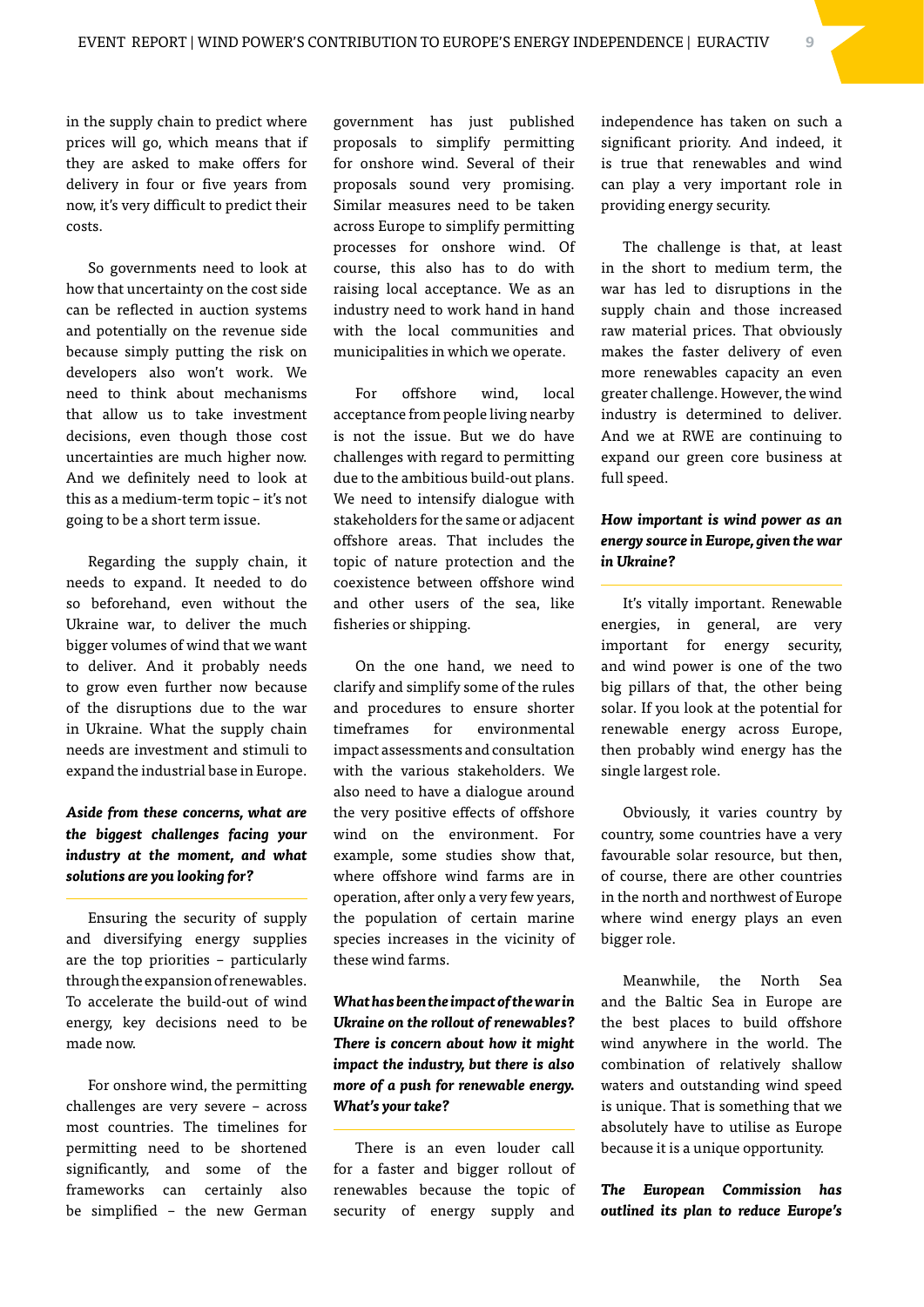*dependency on Russia, called REPowerEU. What is your view of that? Do you think it's good? Do you think more is needed? And what can your contribution to it be as RWE?*

We definitely welcome that initiative by the EU Commission. We believe it's the right direction to go in. What we can do as RWE is to deliver on the Growing Green strategy that we published last year with our  $\epsilon$ 50 billion investment until the end of this decade.

The vast majority of that will go into renewables, especially wind energy, both on and offshore. Another important cornerstone for us is the ramp-up of hydrogen projects as soon as possible. Delivering on that strategy is our contribution. Obviously, with the increased targets for wind power and renewables in the EU, we will certainly seek to participate in those additional growth opportunities.

*You mention RWE's plan to invest in renewables. What do the next ten years look like in terms of investments? What renewable energy technology are you focusing on?*

The focus on renewable energy is mainly split into the offshore and onshore wind. There is also a significant element on solar photovoltaic. Together, those account for 90% of the overall investments in the growing green strategy. The remainder is on flexible power generation, hydrogen and storage.

### *And what does the ratio of renewable and fossil fuel projects in RWE's portfolio look like in 2030?*

At RWE, we are driving the energy transition more rapidly than most other companies, targeting net-zero by 2040. We have a clear path to climate neutrality: we are responsibly phasing out nuclear and coal and continue to invest in green growth, including flexible generation, which will be switched to green hydrogen as soon as possible.

With our extensive investment and growth strategy, we will expand our powerful, green generation capacity to 50 GW internationally by 2030. Our growth is sustainable: more than 90% of our investments until 2030 will flow into sustainable projects according to the EU

taxonomy.

### *Finally, you've just been elected chair of WindEurope. What are your main goals for this?*

I am honoured to be elected to represent the full value chain of wind energy in Europe – an industry contributing to building a low-carbon future.

I want to help the wind industry manoeuvre through these challenging times, which are indeed characterised by the conundrum of the growth outlooks, which are bigger than ever and arguably bigger than we ever dreamed of. At the same time, there are parts of this industry and parts of the supply chain whose situation, given the Ukraine war, has become even more complicated.

WindEurope, as an association, needs to help the industry get through this situation by having the right dialogue with policymakers, stakeholders and society and providing the right arguments, the right information, the right education around our industry so that we meet the goals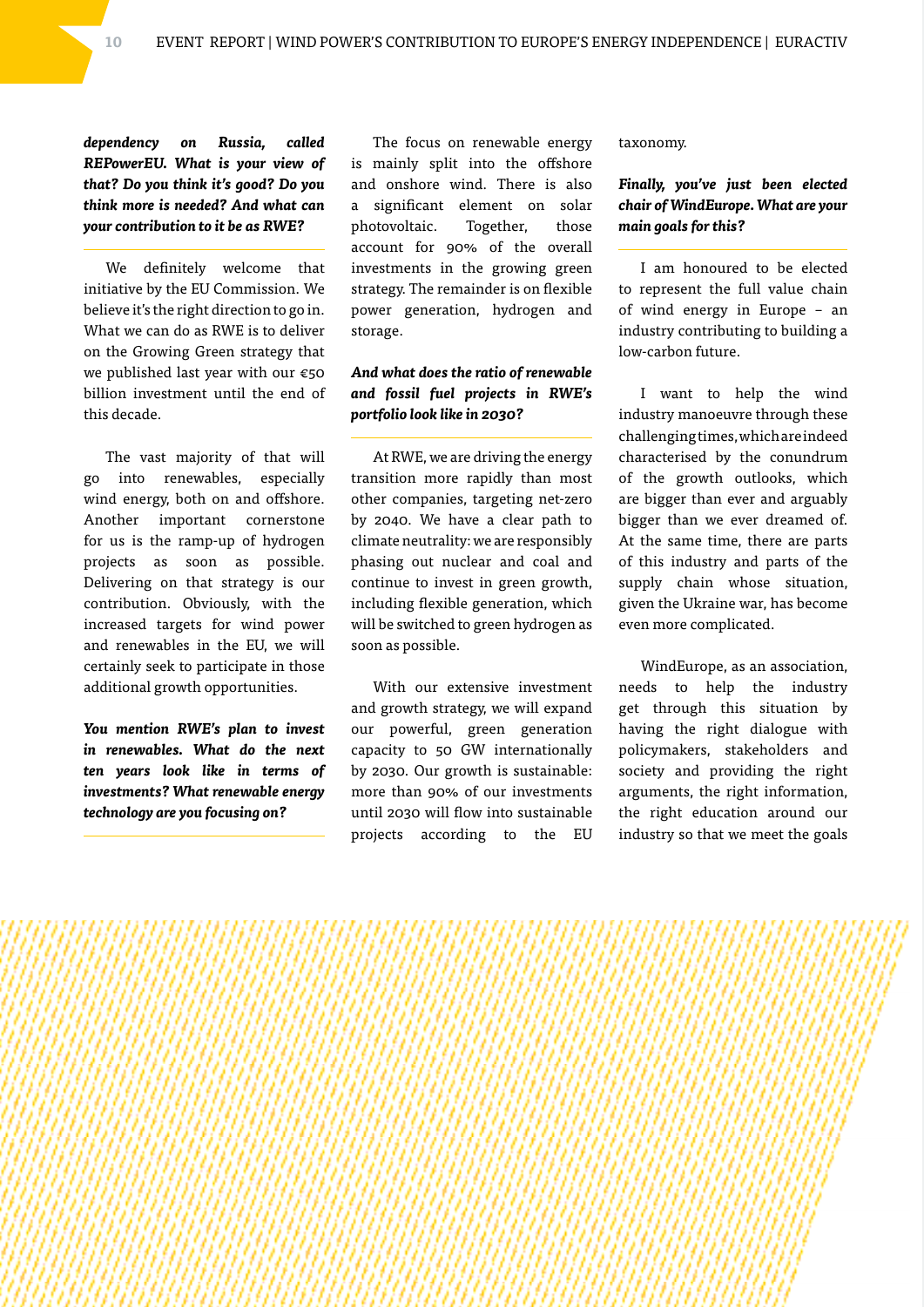#### PROMOTED CONTENT

*DISCLAIMER: All opinions in this column reflect the views of the author(s), not of EURACTIV Media network.*

# REPowerEU: This is where wind energy gets serious

*Giles Dickson*



In every crisis it's easy to make<br>mistakes. The same applies to<br>Europe's current energy crisis.<br>The EU was to was the motion its n every crisis it's easy to make mistakes. The same applies to The EU wants to urgently reduce its dependence on Russian energy. But we have to be super careful that in doing so we avoid creating new lockins to fossil fuels and investments in fossil infrastructure that'll be incompatible with the Green Deal goal of climate neutrality by 2050.

*Giles Dickson is the Chief Executive Officer of WindEurope.*

Today Europe imports 58% of its energy – mostly fossil fuels, and often from countries posing serious geopolitical risks. The Russian invasion of Ukraine has revealed just how vulnerable these dependencies make us. The images from Mariupol, Kyiv and elsewhere are a grave reminder that we urgently need to increase Europe's energy security. Energy policy is now security policy.

Even before the current crisis it was clear that Europe needed to rapidly expand renewables. Today's high energy prices only amplify this need. They are feeding inflation, hurting low-income households, undermining Europe's economy and potentially slowing its post-COVID recovery.

Now is not the time to panic and rush into misled investment decisions or hasty changes to Europe's proven electricity market design. Instead is the time to kick-start the electrification of Europe's industry, buildings and transport. Most processes that currently rely on fossil fuels can transition to renewable electricity with existing technologies.

Now is the time to ramp up deployment of electric heat pumps, EV charging points, electricity storage and renewable hydrogen. Now is the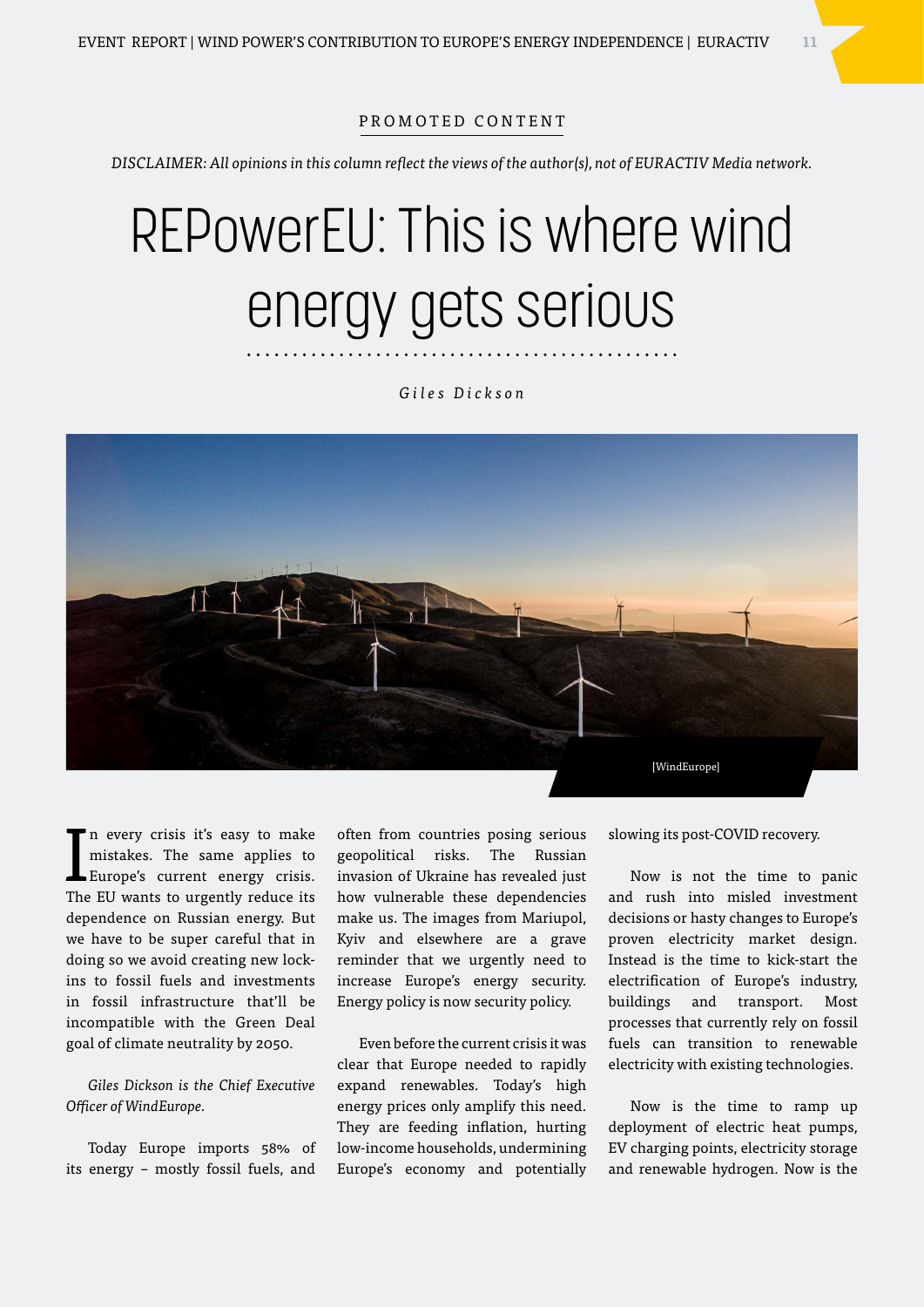time to invest in Europe's electricity interconnector capacities. And now is also the time to make full use of the flexibility options that digitalised and smart power grids can offer.

But most of all it's time to massively scale up renewables. They are the cornerstone of every decarbonisation strategy aimed at increasing Europe's energy security. Investing in renewables now is a no-regret option. Renewables are the cheapest form of new energy production in Europe. They generate electricity locally and reduce Europe's fossil fuel import dependencies. And they generate tax revenues which can be used to curb the current rise in energy prices.

The European Commission's REPowerEU agenda – its response to the energy crisis – clearly recognises this. But the necessary expansion of wind energy is currently stalled. Europe is building only half of what it needs to reach its 40% renewables target by 2030 – not least now that the European Commission's REPowerEU aims to further frontload wind energy build-out.

Europe needs to act now to ensure its wind energy ambitions can be delivered by European companies and European workers. The solutions are clear: simplify the permitting, invest more in innovation and ensure Governments reward the industry in their auctions for the value that it brings to society, the environment and energy sector integration.

Above all, permitting procedures for new wind farms (and the repowering of existing ones) are too drawn-out and complicated. They can easily take up to five years and more. That's poor, not least when EU law says 2 years max… Ambitious wind energy expansion targets and powerful quotes of renewables as "freedom energies" remain academic

if Europe does not get real about solving the insufficient permitting of new wind farms.

The wind industry will use the [WindEurope Annual Event 2022 in](https://windeurope.org/annual2022/exhibition/exhibitor-zone/press-services/)  [Bilbao](https://windeurope.org/annual2022/exhibition/exhibitor-zone/press-services/) from 5-7 April to discuss all this with high-level EU policy makers and national ministers. In light of the recent geopolitical developments, the event itself and the [conference](https://windeurope.org/annual2022/conference/programme/) [programme](https://windeurope.org/annual2022/conference/programme/) will have a very clear focus – energy security in Europe, and how we can deliver it.